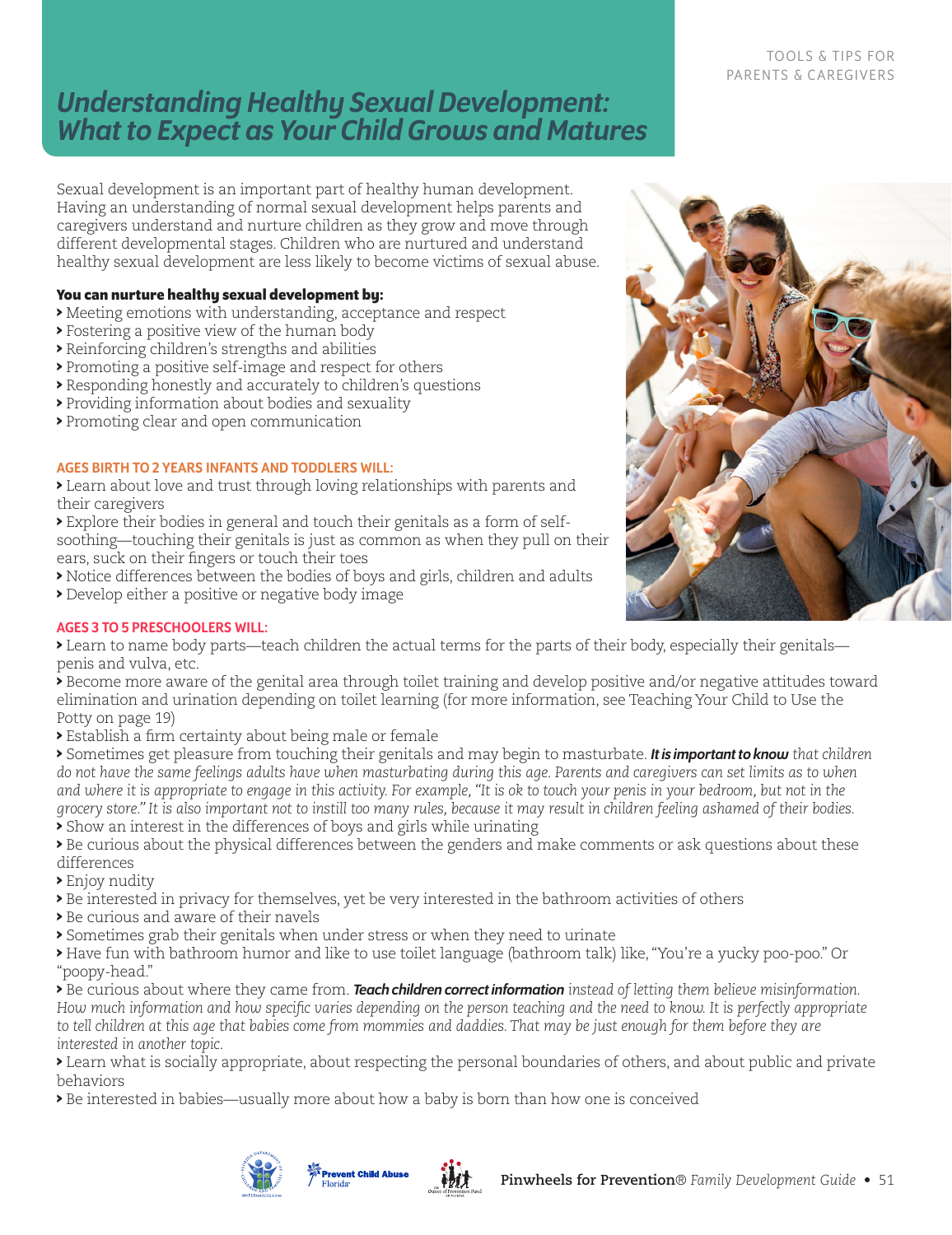> Show curiosity about pregnancy and nursing

> Likely to play house, doctor or other forms of body exploration or "sex play" with friends. *These games are universal and help children understand gender differences. This can be a good opportunity to say to your child, "I know you are wondering about each others' bodies. Let's talk about what you want to know." It is also a good opportunity to say, "Your body belongs to you. You can tell someone, 'No' if you don't want to be touched." You also need to be aware of safety issues. Children may insert pencils, sticks or other objects in body openings and cause injury. Although it is normal for children of the same ages to engage in this exploratory play, there is cause for concern if one of the children is older.* 

> May learn words related to sex and try using them.

> May imitate adult sexual roles, for example, your preschoolers may talk about having a boyfriend or girlfriend or who they are going to marry when they grow up. These conversations are normal fantasies for preschoolers.

AGES 6 TO 8 It is important to be open and honest during this stage of development and to have home be the first source of sexual information given to children. You want to be a credible source of information to keep the lines of communication open between you and your child. Always remember, it is OK to say, "I don't know, but we can find out together." This is a better approach than making an answer up and having your child find out later it wasn't true.

Children ages 6 – 8 will:

> Need to learn to set personal boundaries

> Need to understand actual terms for body parts and be able to talk about all body parts without a sense of naughtiness

- > Need to be able to ask trusted adults questions about sexuality, and know that sexuality has private aspects
- > Need to be able to identify differences between sexes and learn how babies "get in" and
- "get out" in general terms if they are curious
- > Begin to insist on increased privacy for getting dressed and using the bathroom
- > Sometimes use sexual and obscene language to test adults' reactions
- > Become more sensitive to gender differences—same sex friendships tend to be more dominant and development of male/female roles becomes stronger
- > May continue masturbation and sex play

AGES 9 TO 12 Sexual development is very active during this age, with rapid physical, emotional and behavioral changes in children. Children begin looking more grown up, but it is important to remember they are still children. Children ages 9 – 12 are about to experience many changes to their body that may make them feel self-conscious, embarrassed or awkward. It is important to talk with your child about sexual development and assure them that these changes are normal and that they will be experiencing many changes in their bodies over the next several years. Children at



this age can gain a clearer understanding of sexuality through education. By the end of this stage children should be aware of the following: the life cycle and sexual development at all ages, anatomically accurate terms to talk about body parts for both sexes, non-stereotyped gender roles, and the basic facts about personal hygiene.

Children ages 9 – 12 will:

- > Experience changes in voice and the penis and testicles mature (boys)
- > Begin having periods and develop breasts (girls)
- > Experience increased sweating requiring the use of deodorant
- > Notice changes in skin complexion, including getting pimples
- > Begin to grow pubic hair
- > Sometimes masturbate to orgasm
- > Sometimes engage in some mutual, same gender exploration and sex play, but less than earlier
- > Begin to have an interest in the details of their own organs and functions and seek out pictures in books
- > Feel uncomfortable undressing in front of others, even a same-sex parent
- > Continue to value same-sex friendships—may share information about sexuality with friends of the same gender

> Enjoy being like their peers and dressing and speaking the same, which can make them feel less different in times of rapid change

- > Sometimes experiment with peeping, sexual jokes, name calling and teasing
- > Often engage in swearing and conversations with sexual content—may also use sexual terms to insult each other
- > Experience increased sexual feelings and fantasies





Prevent Child Abuse